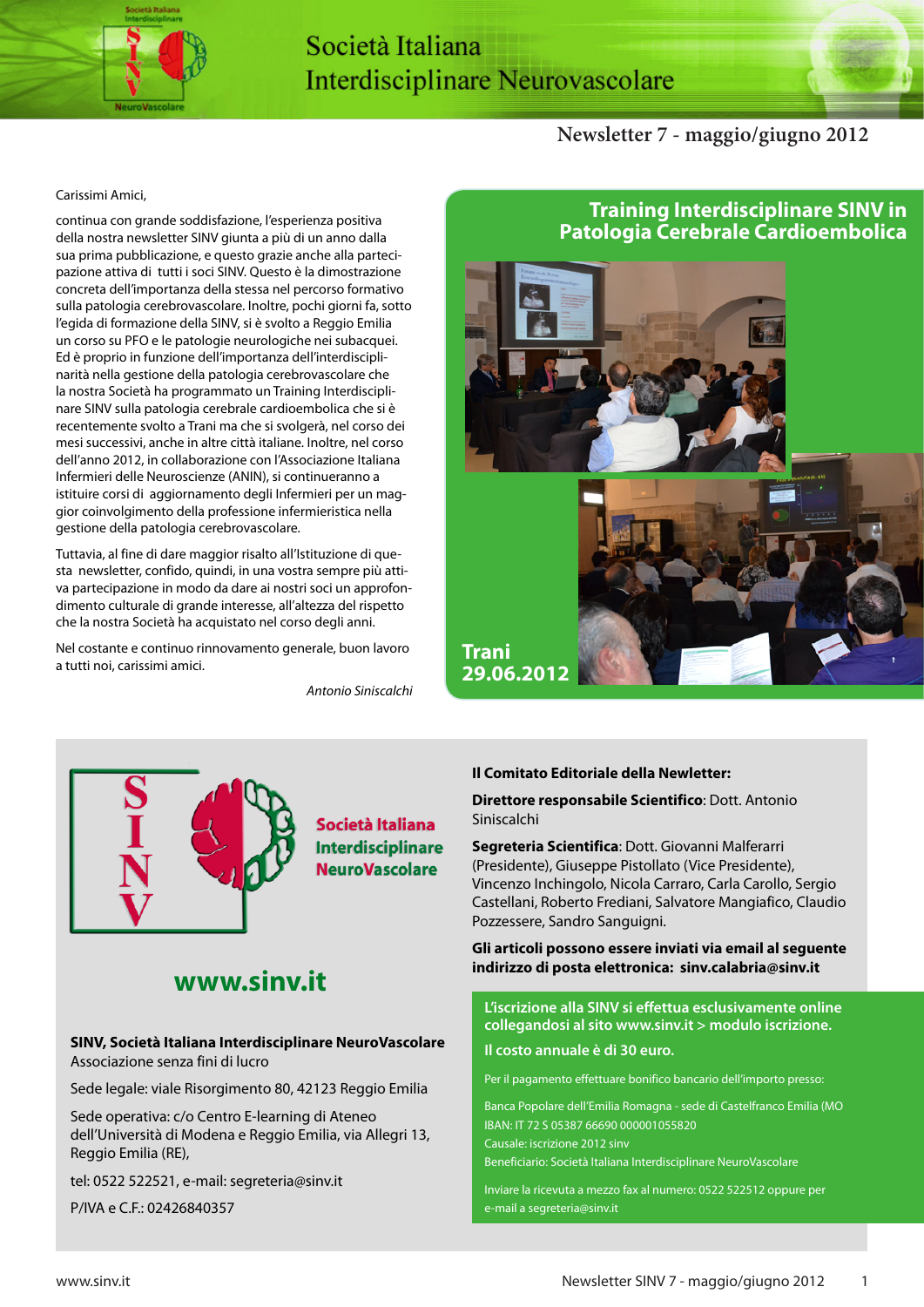## **Plasticity and repair in the post-ischemic brain**

*Massimiliano Di Filippo a,b, Alessandro Tozzi a,b, Cinzia Costa a,b, Vincenzo Belcastro a,b, Michela Tantucci a,b, Barbara Picconi b , Paolo Calabresi a,b*

*a Clinica Neurologica, Universita` degli Studi di Perugia, Ospedale S. Maria della Misericordia, Via S. Andrea delle Fratte, Perugia, Italy*

*b Fondazione Santa Lucia I.R.C.C.S., Roma, Italy*

*Neuropharmacology 55 (2008) 353e362*

Stroke is the second commonest cause of death and the principal cause of adult disability in the world. In most cases ischemic injuries have been reported to induce mild to severe permanent deficits. Nevertheless, recovery is often dynamic, reflecting the ability of the injured neuronal networks to adapt. Plastic phenomena occurring in the cerebral cortex and in sub-cortical structures after ischemic injuries have been documented at the synaptic, cellular, and network level and several findings suggest that they may play a key role during neurorehabilitation in human stroke survivors. In particular, in vitro studies have demonstrated that oxygen and glucose deprivation (in vitro ischemia) exerts long-term effects on the efficacy of synaptic transmission via the induction of a post-ischemic long-term potentiation (i-LTP). i-LTP may deeply influence the plastic reorganization of cortical representational maps occurring after cerebral ischemia, inducing a functional connection of previously non-interacting neurons.

On the other hand, there is evidence that i-LTP may exert a detrimental effect in the peri-infarct area, facilitating excitotoxic processes via the sustained, long-term enhancement of glutamate mediated neurotransmission. In particular, it has been hypothesized that i-LTP may represent the electrophysiological correlate of delayed, apoptosislike, neuronal death process occurring in the penumbra of a focal ischemic infarct (Calabresi et al., 2003). The penumbra is defined as the area of physiologically impaired but potentially salvageable tissue surrounding the central core of focal cerebral ischemia. Neurons within the penumbra are subject to deleterious factors produced by neighboring cells, such as glutamate. Interestingly, like i-LTP, neuronal death mechanisms occurring in the ischemic penumbra are calcium and NMDA-dependent (Mody and MacDonald, 1995), and both these events can be prevented by NMDA receptor antagonists. In the ischemic penumbra, synapses, synaptic vesicles and spines degenerate, with a reduction in their number and size, until 4 days after the ischemic insult and then they recover after 1e12 weeks (Ito et al., 2006). Interestingly, spine growth precedes synapse formation (Knott et al., 2006) and morphological changes in spines and whole synapses have been associated with the induction of LTP (Luscher et al., 2000). Reversible ionic alteration induced by ischemia in the penumbra and in the peri-infarct area might result in the post-ischemic strengthening of pre-existing neural connections permitting a partial recovery of function following stroke (Fig. 2).

Accordingly, evidence exists that groups of neurons that are anatomically connected to the ischemic lesion site progressively adopt the functions of the damaged area (Rossini et al., 2003). Moreover, it has been hypothesized that the increased neuronal excitability, occurring in areas surrounding a focal infarct, is critical for the functional recovery (Rossini et al., 2003). According to the above evidence it is possible to hypothesize the existence of several bidirectional links between ischemia and neuronal plasticity. Indeed, ischemia is able to induce a peculiar form of synaptic plasticity, i-LTP which, in turn, could have either a detrimental role by facilitating glutamate-mediated excitotoxicity or a beneficial role by favoring functional recovery in the ischemic penumbra. The i-LTP might deeply influence this plastic reorganization of cortical representational maps either by inducing a functional connection of previously non-interacting neurons or by disconnecting formerly associated neurons. It is also possible to hypothesize that, in the case of a sub-cortical infarct, the induction of i-LTP might strengthen the spared connections between cortical and sub-cortical neurons allowing the preservation of a physiological output signal from the injured neural structure (Fig. 3).



n the peri-infarct area, oxygen and glucose deprivation triggers the induction of post-ischemic LTP (i-LTP). During an ischemic event neurons fail to generally the method of the SMD of the SMD of the SMD of the SMD of the m entry. An inc

## **Post-ischemic synaptic plasticity: implications for rehabilitation**

After an ischemic injury to the human cerebral cortex, the function and structure of sensory and motor regions are drastically altered. Changes in neuronal membrane excitability, loss of perilesional GABAergic inhibition, enhanced glutamatergic transmission and post-ischemic synaptic plasticity are all factors that contribute to brain reorganization after stroke suggesting that pre-existing, functionally silent synapses around the lesion are unmasked or disinhibited and that neuronal networks that are not normally involved are progressively activated (Rossini et al., 2003). Interestingly, both an enriched environment and voluntary exercise are able to induce cell proliferation, neurogenesis and synaptic plastic changes (van Praag et al., 1999a,b; Whitlock et al., 2006). Moreover, intensity of exercise following focal ischemia is able to influence the temporal expression profile of several molecules, such as brainderived neurotrophic factor (BDNF), phosphorylated CREB, insulinlike growth factor (IGF-I) and synapsin-I, each of which has been implicated in plastic processes underlying recovery from ischemia (Ploughman et al., 2007).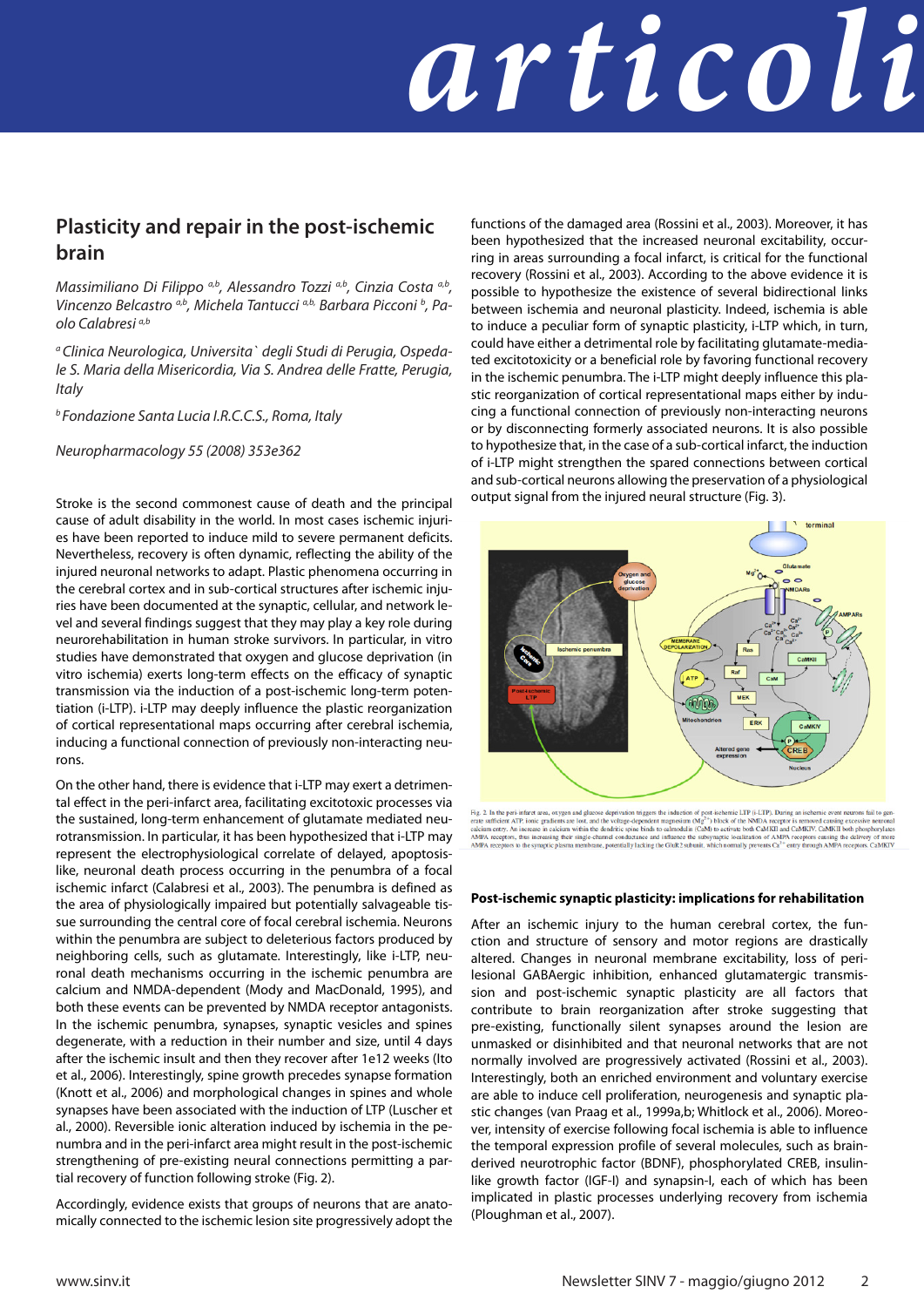## **Modulation of post-ischemic synaptic plasticity in clinical practice**

According to the hypothesis that the recruitment of the affected cortex might represent an adaptive form of plasticity, while a shift towards the activation of the unaffected hemisphere could represent a maladaptive form of plasticity, two approaches have been tested to improve recovery of function after stroke: (i) to increase the excitability of the cortex in the injured hemisphere; and (ii) to decrease the excitability of the intact hemisphere and thereby its potentially detrimental inhibitory effect on the affected hemisphere (Talelli and Rothwell, 2006). In fact, the two cerebral hemispheres are functionally coupled and balanced and the maintenance of this inter-hemispheric balance is achieved by mutual inter-hemispheric inhibition. Repetitive transcranial magnetic stimulation (rTMS) is a non-invasive, relatively painless method to increase or decrease activity in specific cortical areas. rTMS uses a very brief magnetic field that penetrates

recovery phase, it has been reported that neuroleptics, which are known to act principally as dopamine receptor antagonists, impair behavioral recovery after focal brain injury (Goldstein, 1995). As well as dopaminergic neurotransmission, acetylcholine-mediated signaling also critically modulates synaptict ransmission and plasticity. The acetylcholinesterase inhibitor donepezil acts by increasing the physiological cholinergic tone at synapses. Donepezil, when administered as an adjunctive treatment to standard speech-language therapy, is able to reduce the severity of post-stroke aphasia, probably by promoting the reorganization of cortical networks (Berthier et al., 2006). Furthermore, this drug has been also tested as an adjuvant in motor dysfunctions after stroke (Nadeau et al., 2004). Increasing interest is now being directed to the potential development of pharmacological compounds acting at the level of synapses in stroke recovery. Nevertheless, large randomized studies are still required to determine the real benefit of drugs in rehabilitation.

the scalp to induce electric current in the underlying cortex, activating the axons of cortical neurons and involves applying repeated stimuli at intervals of 1-50 Hz for periods of 1-30 min. "Low frequency stimulation'' refers to frequencies of about 1 Hz, usually resulting in inhibitory effects that can outlast the period of stimulation for minutes to hours and seems to involve LTD-like mechanisms (Hummel and Cohen, 2005). Conversely, ''high-frequency'' rTMS (about 5 Hz and



In conclusion, postischemic plasticity has been widely documented at the synaptic and cellular levels after experimental ischemia and this event probably plays a key role during plastic detrimental and/or recovery changes at network systems. In particular, i-LTP, which shares many intraneuronal biochemical pathways with activity-dependent LTP, seems to occur in the ischemic penumbra of the affected hemi-

Fig. 3. The potentiation of the excitatory postsynaptic potential (EPSP) induced by the ischemic insult, named post-ischemic LTP (i-LTP) by strengthening the spared connections between cortical and striatal neurons might a

above) results in facilitatory effects and involves LTP-like mechanisms (Hummel and Cohen, 2005) According to these premises it has been reported that either facilitating the stroke hemisphere by ''high-frequency'' rTMS or inhibiting the non-stroke hemisphere by ''low-frequency'' stimulation was possible to augment recovery of function after stroke (Talelli and Rothwell, 2006). An additional approach to improve rehabilitation is represented by the combined use of pharmacological and physical treatment. It is possible to hypothesize that this approach is based upon a pharmacological modulation of post-ischemic plastic changes. Accordingly, it has been reported that in patients with chronic stroke the up-regulation of dopaminergic function may enhance motor memory formation that is crucial for successful rehabilitative treatments (Floel et al., 2005). Similarly, experimental data suggest that amphetamine treatment, which is known to exert its effects via increasing the extracellular levels of dopamine, when paired with rehabilitation results in improved recovery of function after stroke (Hurwitz et al., 1991; Ramic et al., 2006). Nevertheless, at present, too few patients have been studied to draw any definite conclusions about the effects of dopaminergic modulation on the recovery from stroke in human subjects (Martinsson et al., 2007). Supporting the hypothesis that a certain degree of dopaminergic stimulation exerts beneficial effects during the post-stroke

sphere, where it might play a dual (either beneficial or detrimental) role. Indeed, i-LTP could facilitate excitotoxic processes by causing a sustained, long-term enhancement of glutamate-mediated neurotransmission. At the same time, however, it might facilitate functional recovery and post-stroke plastic phenomena at the network level inducing new functional connections between previously non-interacting neurons. Rehabilitative interventions probably modulate synaptic plastic changes occurring physiologically after an ischemic insult by exerting a key influence on the natural course of stroke recovery. It is possible to hypothesize that, after the complete characterization of the molecular mechanisms underlying i-LTP, it will be possible to develop pharmacological compounds, directly acting at synapses, selectively facilitating the induction of adaptive forms of plasticity in the post-ischemic human brain.

## **References**

M.L. Berthier, C. Green, C. Higueras, I. Fernández, J. Hinojosa, M.C. Martín, *A randomized, placebo-controlled study of donepezil in poststroke aphasia*. Neurology, 67 (2006), pp. 1687–1689

P. Calabresi, D. Centonze, A. Pisani, L. Cupini, G. Bernardi, *Synaptic pla-*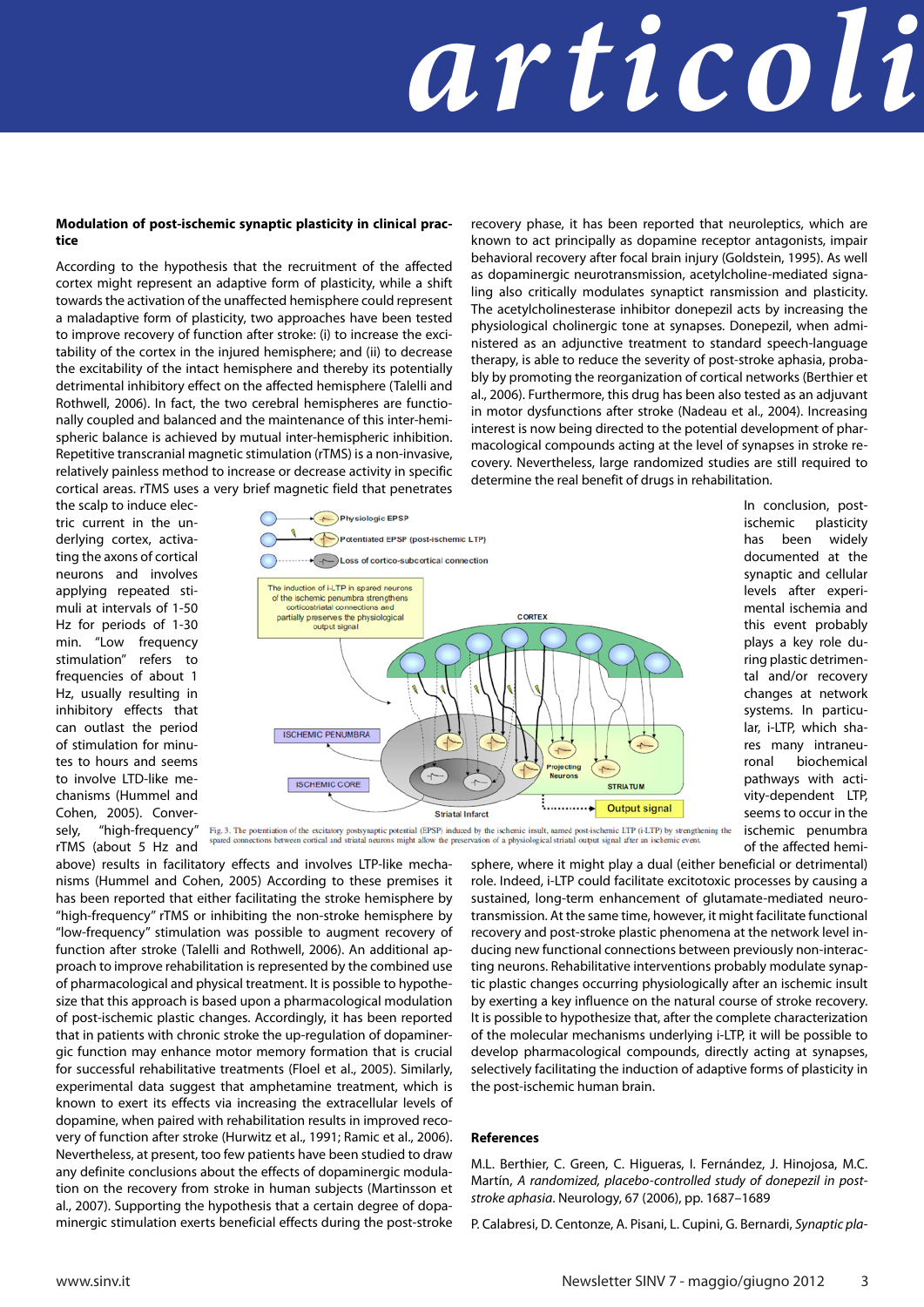*sticity in the ischaemic brain*. Lancet Neurology, 2 (2003), pp. 622–629

Floel, F. Hummel, C. Breitenstein, S. Knecht, L.G. Cohen, *Dopaminergic effects on encoding of a motor memory in chronic stroke*. Neurology, 65 (2005), pp. 472–474

L.B. Goldstein, *Common drugs may influence motor recovery after stroke. The Sygen In Acute Stroke Study Investigators.* Neurology, 45 (1995), pp. 865–871

F.C. Hummel, L.G. Cohen, *Drivers of brain plasticity. Current Opinion in Neurology*, 18 (2005), pp. 667–674

B.E. Hurwitz, W.D. Dietrich, P.M. McCabe, O. Alonso, B.D. Watson, M.D. Ginsberg, N. Schneiderman, *Amphetamine promotes recovery from sensory-motor integration deficit after thrombotic infarction of the primary somatosensory rat cortex*. Stroke, 22 (1991), pp. 648–654

U. Ito, T. Kuroiwa, J. Nagasao, E. Kawakami, K. Oyanagi, *Temporal profiles of axon terminals, synapses and spines in the ischemic penumbra of the cerebral cortex: ultrastructure of neuronal remodeling*. Stroke, 37 (2006), pp. 2134–2139

G.W. Knott, A. Holtmaat, L. Wilbrecht, E. Welker, K. Svoboda, *Spine growth precedes synapse formation in the adult neocortex in vivo*. Nature Neuroscience, 9 (2006), pp. 1117–1124

L. Martinsson, H. Hardemark, S. Eksborg, *Amphetamines for improving recovery after stroke*. Cochrane database of systematic reviews, 1 (2007), p. CD002090

Mody, J.F. MacDonald, *NMDA receptor-dependent excitotoxicity: the role of intracellular Ca2+ release*. Trends in Pharmacological Sciences, 16 (1995), pp. 356–359

S.E. Nadeau, A.L. Behrman, S.E. Davis, K. Reid, S.S. Wu, B.S. Stidham, K.M. Helms, L.J. Gonzalez Rothi, *Donepezil as an adjuvant to constraint-induced therapy for upper-limb dysfunction after stroke: an exploratory randomized clinical trial*. Journal of rehabilitation research and development, 41 (2004), pp. 525–534

M. Ploughman, S. Granter-Button, G. Chernenko, Z. Attwood, B.A. Tucker, K.M. Mearow, D. Corbett, *Exercise intensity influences the temporal profile of growth factors involved in neuronal plasticity following focal ischemia*. Brain Research, 1150 (2007), pp. 207– 216

M. Ramic, A.J. Emerick, M.R. Bollnow, T.E. O'Brien, S.Y. Tsai, G.L. Kartje, *Axonal plasticity is associated with motor recovery following amphetamine treatment combined with rehabilitation after brain injury in the adult rat*. Brain Research, 1111 (2006), pp. 176–186

P.M. Rossini, C. Calautti, F. Pauri, J.C. Baron, *Post-stroke plastic reorganisation in the adult brain*. Lancet Neurology, 2 (2003), pp. 493–502

P. Talelli, J. Rothwell, *Does brain stimulation after stroke have a future?* Current Opinion in Neurology, 19 (2006), pp. 543–550

H. van Praag, G. Kempermann, F.H. Gage, *Running increases cell proliferation and neurogenesis in the adult mouse dentate gyrus*. Nature Neuroscience, 2 (1999a), pp. 266–270

H. van Praag, B.R. Christie, T.J. Sejnowski, F.H. Gage, *Running enhances neurogenesis, learning, and long-term potentiation in mice*. Proceedings of the National Academy of Science USA, 96 (1999b), pp. 13427–13431

J.R. Whitlock, A.J. Heynen, M.G. Shuler, M.F. Bear, *Learning induces long-term potentiation in the hippocampus*. Science, 313 (2006), pp. 1093–1097

## **Limb-Shaking TIA associato con attività lenta all'EEG: descrizione di un caso**

--

*Antonio Siniscalchi, Luca Gallelli, Giovanni Malferrari, Giovambattista De Sarro*

*Sintesi da Siniscalch A., et al.,* Limb-shaking Transient Ischemic Attack associated with focal electroencephalography slowing: case report*. Journal Vascular and Interventational Neurology,2012, (5): 3-5. Corresponding author: Dr. Antonio Siniscalchi, Department of Neuroscience, Neurology Division, "Annunziata" Hospital, Cosenza, Italy ‡ Regional delegate SINV* 

Attacchi ischemici transitori (TIA) in genere si presentano con deficit neurologici, come la perdita di forza muscolare, disturbi sensitivi o alterazioni visive. Sintomi caratterizzati da un movimento transitorio degli arti non sono generalmente considerati essere una caratteristica di episodi ischemici cerebrali. Tuttavia, movimenti involontari degli arti definiti "Limb-shaking syndrome" (LSS)sono una rara forma di TIA che possono essere facilmente confuse con crisi motorie parziali (1). La diagnosi a volte non è facile anche se il danno ischemico cerebrale rappresenta la causa più comune di epilessia negli anziani (1). Tuttavia, è importante distinguere limg-shaking TIA dalle crisi parziali epilettiche, in quanto questa forma di TIA può essere correlata a una grave stenosi carotidea ed essere ad alto rischio di ictus (1-3). Inoltre, una precoce diagnosi associata a una procedura chirurgica di rivascolarizzazione è in grado di ridurre l'insorgenza sia dei i TIA che degli ictus ischemici (1).

Noi descriviamo il caso di paziente che giunge alla nostra osservazione con sospetto di crisi parziale epilettica al quale veniva diagnosticato una stenosi emodinamicamente significativa dell'arteria carotide controlaterale, ponendo cosi l'attenzione sull'importanza di questi movimenti involontari a genesi vascolare (TIA).

## **Caso clinico**

Giunge alla nostra osservazione un uomo di 61 anni con una storia clinica di moderata ipertensione ben trattato con enalapril (20 mg/ die) con movimenti ritmici spasmodici a carico dell'emisoma di sinistra, senza perdita di coscienza. Tali episodi avevano una durata di 1-2 minuti con frequenza di circa una volta al mese negli ultimi quattro mesi, che si accentuavano in posizione ortostatica e con l'estensione del collo L'anamnesi familiare è stata negativa per malattie neurologiche, droga d'abuso ed episodi sincopali. L'esame neurologico era normale e non è stata documentata la presenza di una ipotensione ortostatica. L'elettroencefalografia (EEG) mostrava una attività lenta a 4-5 c/s sulle derivazioni temporali di destra, senza presenza di elementi epilettiformi. La risonanza magnetica (MRI) non mostrava lesioni strutturali. L'esame ecocolordoppler TSA e Angio-RM evidenziavano entrambi una stenosi del 80% a carico dell'arteria carotide interna di destra. Pertanto,nel nostro paziente, la lenta attività focale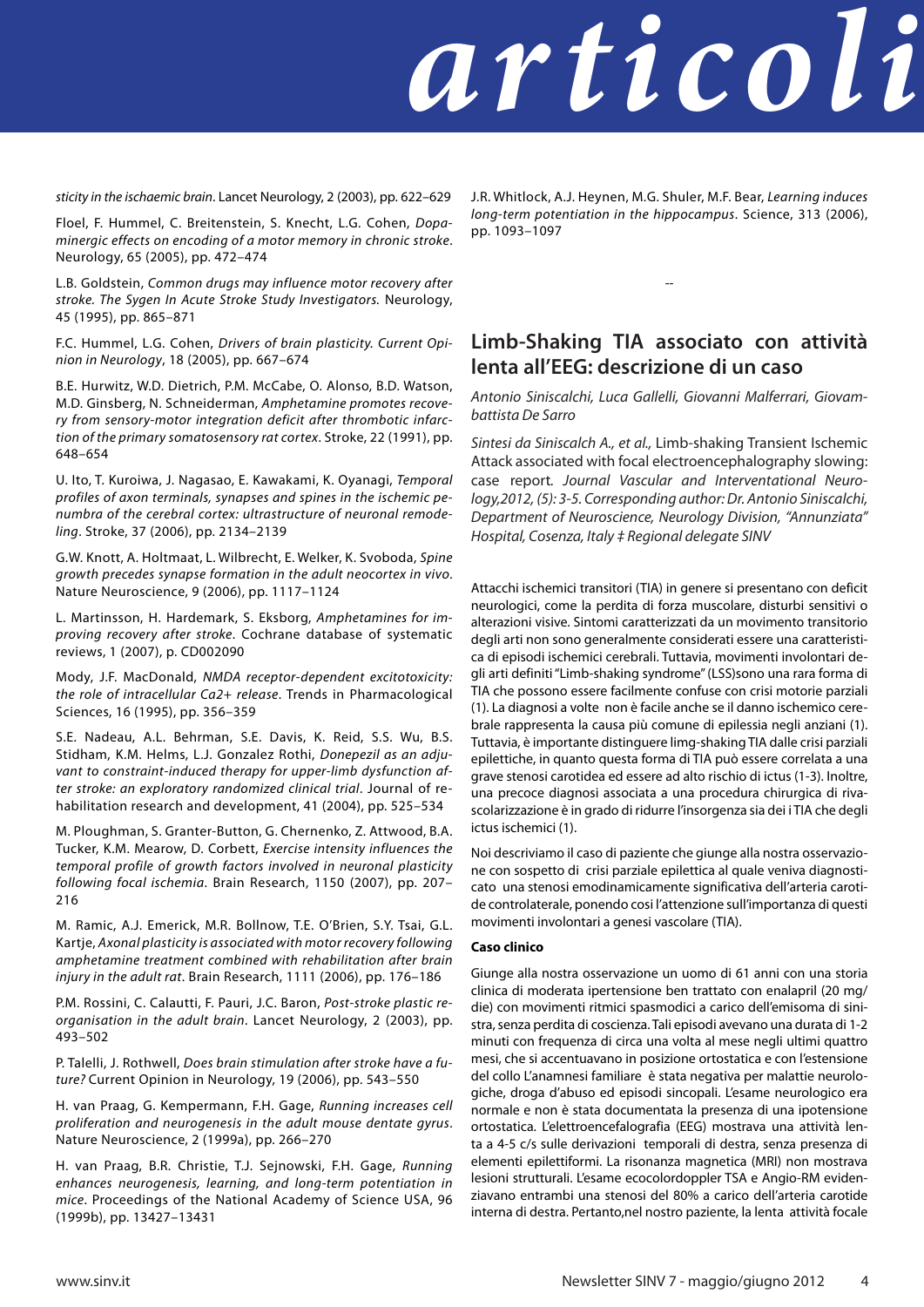in EEG a riposo, con assenza di lesione strutturali all'esame neuro radiologico era probabilmente correlata con una focale ipoperfusione cerebrale. Cosicchè il paziente è stato sottoposto ad endoarteriectomia a carico dell'arteria carotide interna di destra e successivamente si osserva una regressione di movimenti involontari. Lo stesso rimaneva asintomatico dopo l 12 -mesi di follow-up.

## **Discussione**

Miller – Fisher è il primo a riportare che LSS era associata ad una stenosi carotidea controlaterale (1). L'esatto meccanismo dei movimenti degli arti non è chiaro. Il fatto che gli episodi che si verificano in pazienti con grave malattia carotidea occlusiva (1) che sono spesso precipitati alzandosi in piedi (1) e che migliorano dopo procedure di rivascolarizzazione(1) suggerisce fortemente che essi sono dovuti ad una transitoria insufficienza focale emodinamica. Perché poi questo dovrebbeprodurre movimenti involontari è ancora incerto. Esso può essere spiegato dalla "teoria dell'ipoperfusione", in cui stenosi carotidea, la posizione ortostatica porterebbero a una riduzione del flusso ematico cerebrale in territori di confine. In uno studio fisiologico, Tatemichi et al utilizzato xenon-133 per rilevare una diminuzione regionale del sangue cerebrale flusso, hanno trovato in un uomo di 63 anni con movimenti involontari ad un emisoma un'importante ipoperfusione nelle regioni rolandiche dorso frontali contro laterali (2). In uno studio clinico effettuato su cinque pazienti, utilizzando Doppler transcranico, gli autori hanno mostrato una riduzione della reattività vasomotoria all'ipercapnia nell'emisfero contra laterale all'arto con movimenti involontari(1). Più tardi, in un altro studio, tomografia ad emissione di positroni (PET) di imaging l'ipoperfusione indotta da acetozolamide ha evidenziato insufficienza emodinamica come causa del limb-shaking TIA (1).

Nel nostro paziente, i movimenti involontari si sono manifestati per quattro mesi senza lo sviluppo di infarto cerebrale, cosicchè veniva fatta diagnosi di LSS- TIA. Recentemente, Persoonet al hanno dimostrato che i movimenti involontari determinati da TIA secondaria ad un'occlusione della carotide interna contro laterale possono essere riconosciuti dalla loro breve durata (inferiore a 5 min) (3). Nel nostro paziente, questi movimenti ritmici involontari durano 1-2 min. Gli studi elettroencefalografici non sono riusciti a mostrare la presenza di attività epilettiforme associata LSS, anche se alcuni sudi hanno dimostrato la presenza di attività lenta (1,4). In quattro pazienti anziani, con LSS è stata dimostrata la presenza di attività delta focale all'EEG con assenza di lesioni strutturali alle imamgini neuro radiologiche (5).

 Nel nostro paziente, senza le lesioni strutturali MRI del cervello, l'EEG ha mostrato una attività focale lenta. Questi pazienti con LSS sono ad alto rischio di un ictus (1), pertanto il precoce riconoscimento di questa forma di TIA è importante. L'obietto maggiore nel trattamento del LSS si concentra sul mantenimento o sul miglioramento il flusso ematico cerebrale attraverso un attento controllo della pressione arteriosa e una rivascolarizzazione chirurgica. In effetti precedenti studi hanno dimostrato un miglioramento dei sintomi del LSS dopo un migliore controllo della dopo della pressione sanguigna (1) e dopo una rivascolarizzazione chirurgica, come l'endoarterectomia(1).

Nel nostro paziente dopo endoarterectomia a carico dell'arteria carotide interna controlaterale da stenosi emodinamicamente significativa si osservava una regressione dei sintomi.

In conclusione, LSS è una forma piuttosto rara di TIA che deve essere riconosciuto e differenziata da altre condizioni come crisi motorie parziali, anche in presenza di EEG positivo. Inoltre, una precoce diagnosi è importante sia per abolire gli attacchi che per ridurre il

maggior rischio di ictus ischemico.

## **Bibliografia**

1) Saad Ali; Khan, Muhib Alam; Khealani, Bhojo. *Limb-shaking transient ischemic attacks: case report and review of literature*. BMC Neurology 2006;6:5.

2) Tatemichi TK, Young WL, Prohovnik I, Gitelman DR, Correll JW, Mohr JP. *Perfusion insufficiency in limb-shaking transient ischemic attacks*. Stroke 1990;21:341.

3) Persoon S, Kappelle LJ, Klijn CJ. *Limb-shaking transient ischaemic attacks in patients with internal carotid artery occlusion: a case control study.* Brain 2010;133:915–22.

4) Bogousslavsky J, Regli F. *Unilateral watershed cerebral infarcts.* Neurology 1986;36:373–7.

5) Bearden S, Uthman B. *Cerebral hemodynamic compromise associated with limb shaking TIA and focal EEG slowing.* Am J ElectroneurodiagnosicTechnol 2009 Sep;49(3):225–43.

## *news dalla letteratura*

## **L'emorragia intracranica in pazienti con fibrillazione atriale in trattamento anticoagulante con Warfarin o Dabigatran. The RE-LY Trial**

L'Emorragia intracranica è la complicanza più devastante della terapia anticoagulante. Sono stati analizzati risultati associati a diversi siti di emorragia intracranica che si verificano con warfarin rispetto a dabigatran.

Venivano analizzati 18 113 partecipanti con fibrillazione atriale nella valutazione randomizzata a lungo termine terapia anticoagulante (RE-LY) studio assegnati a aggiustamenti di dose di warfarin (INR target, 2-3) o di dabigatran (150 mg o 110 mg , entrambi due volte al giorno).

Durante un periodo medio di 2,0 anni di follow-up, si sono verificate 154 emorragie intracraniche: 46% intracerebrale (mortalità 49%), il 45% subdurale (24% di mortalità), e l'9% subaracnoidea (31% di mortalità). I tassi di emorragia intracranica sono stati 0,76%, 0,31% e 0,23% per anno tra quelli assegnati rispettivamente a warfarin, dabigatran 150 mg, e dabigatran 110 mg (P <0,001 per entrambi i dosaggi di dabigatran rispetto a warfarin). Meno emorragie intracraniche fatali si è verificato tra quelli assegnati dabigatran 150 mg e 110 mg ( $n = 13$  e n = 11, rispettivamente) rispetto al warfarin ( $n = 32$ ,  $P < 0.01$ per entrambi). Meno emorragie intracraniche traumatiche si sono verificate in quei in terapia con dabigatran (11 pazienti con ciascuna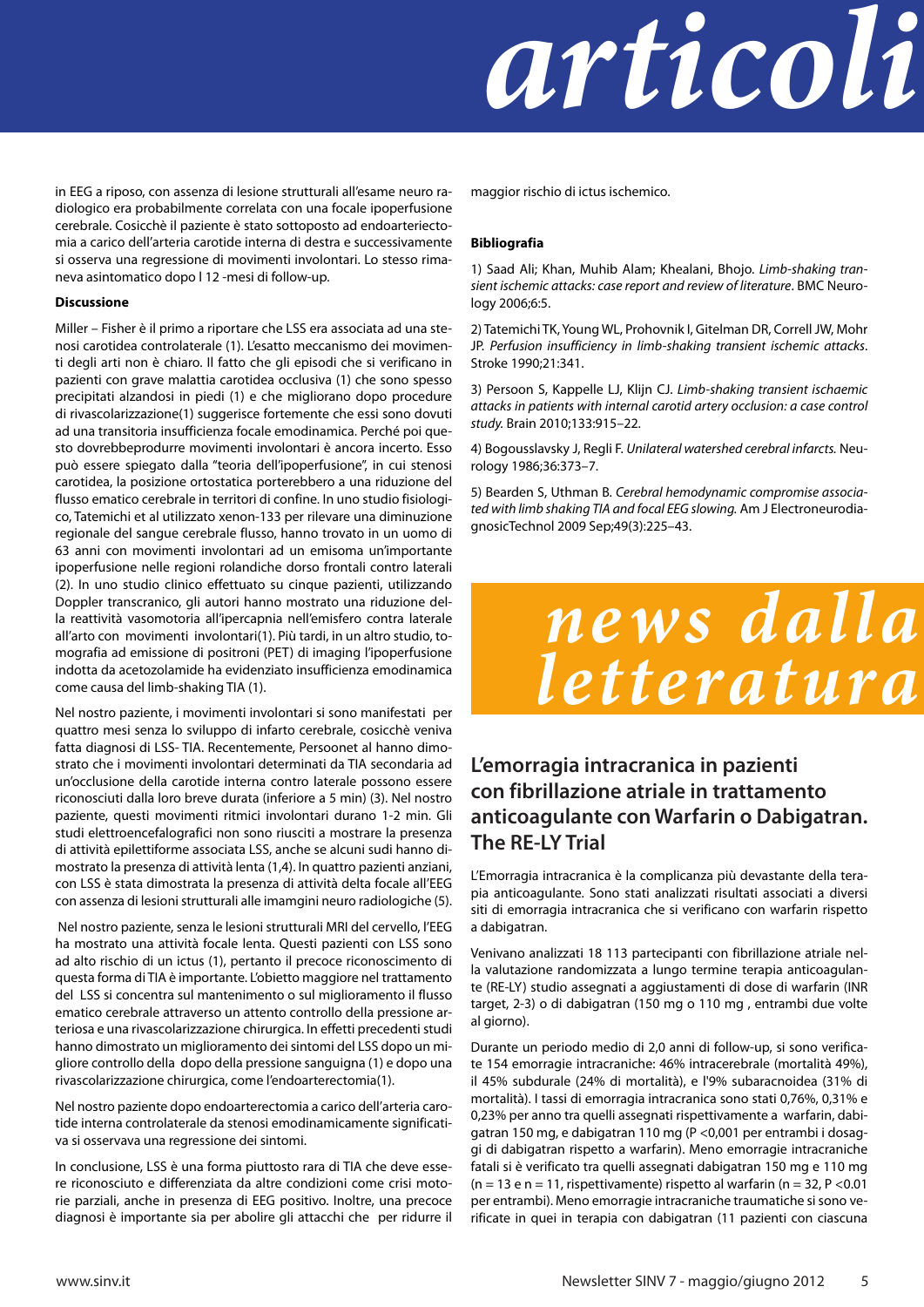## *news dalla letteratura*

dose) rispetto a quelli in terapia con warfarin (24 pazienti; P <0,05 per entrambe le dosi di dabigatran rispetto a warfarin). Predittori indipendenti di emorragia intracranica sono stati l'uso di warfarin (rischio relativo: 2,9; P < 0.001), l'uso di aspirina (rischio relativo: 1,6; P = 0.01), l'età (rischio relativo: 1,1 per anno; P <0,001), e precedenti eventi di stroke / attacco ischemico transitorio (rischio relativo: 1,8; P = 0,001).

In conclusione, lo spettro clinico di emorragia intracranica è risultata simile per i pazienti trattati con warfarin e dabigatran. Tassi assoluti di frequenza di emorragia comprese le emorragie intracraniche fatali e le emorragie traumatica erano più bassi con dabigatran che con warfarin. Concomitante uso di aspirina era il più importante fattore di rischio modificabile indipendente per l'emorragia intracranica.

--

*Hart RG et al. ,Stroke. 2012; 43: 1511-1517*

## **Predittori del rischio di emorragia sintomatica intracranica in stroke ischemico trattato con alteplase**

L'emorragia intracerebrale sintomatica (SICH) è una complicanza grave nei pazienti con ictus ischemico acuto trattati con trombolisi per via endovenosa. Noi miriamo a sviluppare un punteggio clinico che può essere facilmente applicato per prevedere il rischio di SICH.

I dati erano ottenuti da 31 627 patienti trattati con intravenosa alteplase e arruolati neln the Safe Implementation of Treatments in Stroke (SITS) International Stroke Thrombolysis Register. Abbiamo identificato 9 fattori di rischio indipendenti per SICH: National Institutes of Health Stroke Scale basale, la glicemia, la pressione arteriosa sistolica, l'età, il peso corporeo, il tempo di trattamento dall'insorgenza dell'ictus, l'aspirina o l'aspirina associate al clopidogrel, e la storia di ipertensione. Il punteggio di rischio variava da 0 a 12 punti; i pazienti con un punteggio  $\geq 10$  punti (14,3%) rispetto ad un punteggio di 0 punti (0,2%) hanno mostrato un graduale aumento > 70 volte di rischio di SICH .

Il SITS punteggio di rischio SICH predice grandi emorragie cerebrali parenchimali associate con grave deterioramento clinico. Il punteggio potrebbe aiutare i medici a identificare i pazienti ad alto e basso rischio di SICH dopo Alteplase per via endovenosa.

*Mazya M. et al. Stroke. 2012; 43: 1524-1531*

## **Proteinuria e outcome clinico dopo stroke ischemico**

--

L'impatto della malattia renale cronica (CKD) sugli esiti clinici dopo ictus ischemico acuto non è ancora pienamente compreso. Lo scopo del presente studio è stato quello di chiarire come la CKD e dei suoi componenti, come la proteinuria e la bassa velocità di filtrazione glomerulare stimata (eGFR), influenzano gli esiti clinici dopo ictus ischemico.

I soggetti dello studio erano rappresentati da 3.778 pazienti con primo ictus ischemico entro 24 ore dall'insorgenza dal Registro Stroke Fukuoka. Gli outcome dello studio erano il deterioramento neurologico (≥ 2 punti aumento del NIH Stroke Scale durante il ricovero), la mortalità intra-ospedaliera, e lo scarso esito funzionale (punteggio alla scala Rankin modificata alla dimissione da 2 a 6). Gli effetti di CKD, proteinuria e eGFR su questi risultati sono stati valutati in base ad un'analisi di regressione multipla logistica.

La CKD è stato diagnosticato in 1.320 pazienti (34,9%). Nelle analisi multivariata dopo aggiustamento per fattori confondenti, i pazienti con insufficienza renale cronica avevano un rischio significativamente più elevato di deterioramento neurologico, di mortalità e di scarso risultato funzionale (p <0,001 per tutti). Tra i componenti la CKD, un più alto livello di proteine urinarie è stata associata ad un elevato rischio di deterioramento neurologico, di mortalità e di scarso risultato funzionale (p per trend <0,001 per tutti), ma nessuna chiara relazione era presente tra il livelli di eGFR e i rischi di deterioramento neurologico, di mortalità e di scarso risultato funzionale.

La CKD è un importante predittore di peggiore outcome clinico dopo ictus ischemico acuto. La proteinuria contribuisce in modo indipendente per i maggiori rischi di deterioramento neurologico, di mortalità e di scarso esito funzionale, mentre l'eGFR non può essere rilevante per questi risultati.

--

*Kumai Y. Neurology June 12, 2012 78:1909-1915*

## **Citicolina nel trattamento dello stroke ischemico: un internazionale, randomizzato, multicentrico, studio placebo-controllo (ICTUS trial)**

La citicolina è approvato in alcuni paesi per il trattamento dell'ictus ischemico acuto. Abbiamo cercato di confermare l'efficacia di citicolina in un processo più ampio.

Abbiamo intrapreso uno studio randomizzato, controllato con placebo, studio sequenziale nei pazienti con moderata-grave ictus ischemico acuto ammessi in ospedali universitari in Germania, Portogallo e Spagna. I pazienti sono stati randomizzati in rapporto 1:1 a ricevere citicolina o placebo entro 24 ore dopo l'insorgenza dei sintomi (1000 mg ogni 12 ore per via endovenosa durante i primi 3 giorni e successivamente per via orale per un totale di 6 settimane  $[2 \times 500$  mg compresse per via orale ogni 12 h]). L'outcome primario era il recupero a 90 giorni misurati da un test globale combinando tre misure di successo: National Institutes of Stroke Scale Salute ≤ 1, modificato punteggio di Rankin ≤ 1, e Barthel Index ≥ 95. Gli endpoint di sicurezza inclusa emorragia intracranica sintomatica nei pazienti trattati con attivatore tissutale del plasminogeno ricombinante, deterioramento neurologico, e la mortalità.

2298 pazienti sono stati arruolati nello studio da novembre 2006, a ottobre 2011. In 37 centri in Spagna, in 11 centri in Portogallo, e 11 centri in Germania reclutato pazienti. Dei 2298 pazienti che hanno dato il loro consenso informato e subito randomizzazione, 1148 sono stati assegnati a citicolina e 1150 a placebo. Lo studio è stato interrotto per futilità alla terza analisi ad interim sulla base dei dati completi da 2078 pazienti. L'analisi finale randomizzato si è basata su dati relativi a 2298 pazienti: 1148 nel gruppo citicolina e il 1150 nel gruppo placebo. Ripresa globale è risultata simile in entrambi i gruppi (odds ratio 1 • 03, 95% CI 0 • 86-1 • 25; p = 0 • 364). Nessuna differenza significativa è stata riportata nelle variabili di sicurezza, né del tasso di eventi avversi.

In conclusione, la citicolina non è efficace nel trattamento di moderata a grave ictus ischemico acuto.

--

*Dàlov A. et al. The Lancet, Early Online Publication, 11 June 2012*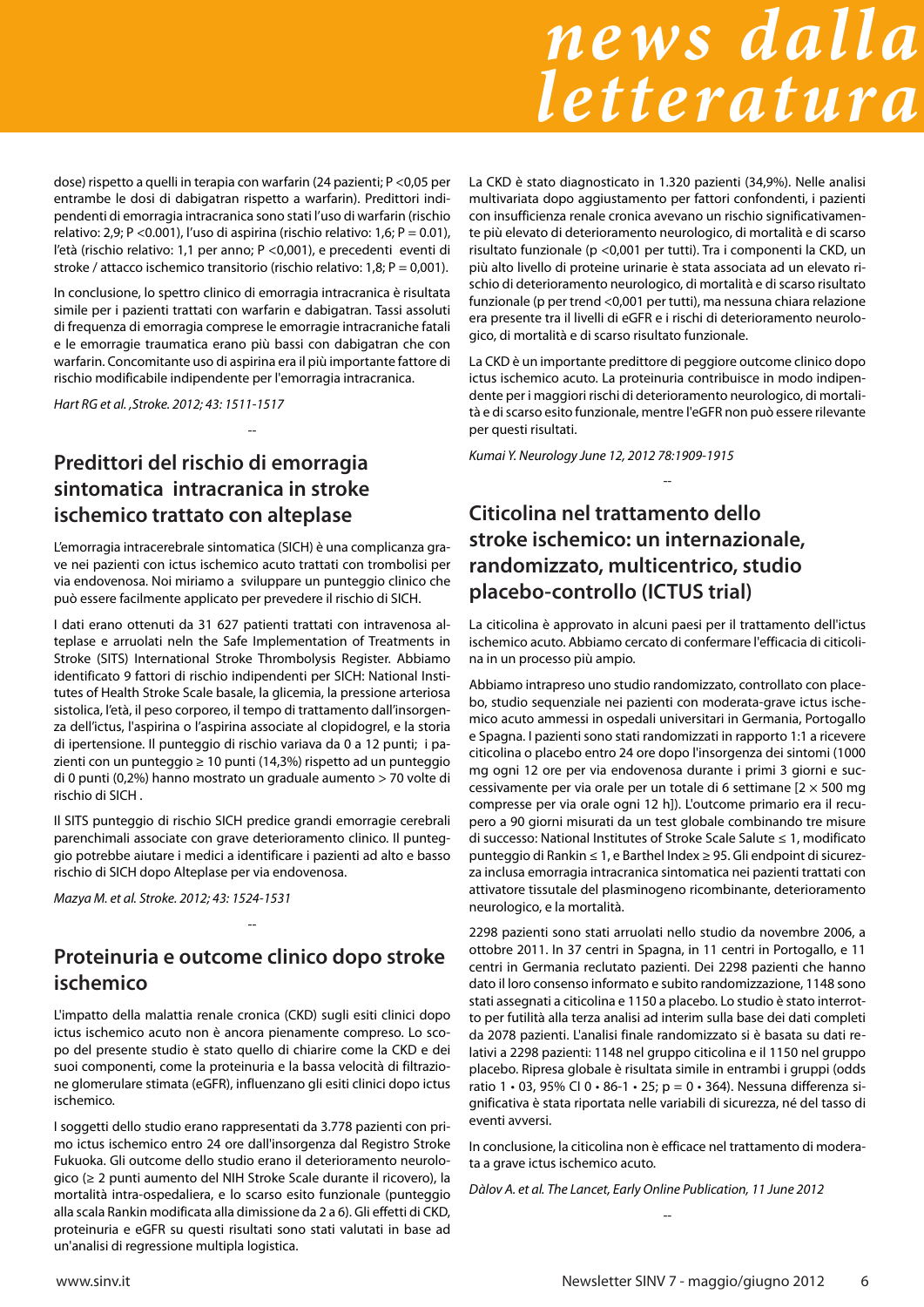

## **Associazione dell' Iponatremia nello stroke acuto con la mortalità a 3 anni nei pazienti con primo ictus ischemico**

L'iponatriemia è il più comune disturbo elettrolitico tra i pazienti ospedalizzati, ed è spesso un indicatore di una malattia significativa sottostante. Ancora non è noto il valore prognostico nei pazienti con iponatriemia acuta dopo il primo ictus ischemico. Si è voluto analizzare se l'iponatriemia nella fase ictus acuto contribuisce al rischio di mortalità o di recidiva di ictus in questi pazienti.

Sono stati studiati 925 pazienti con primo ictus ischemico tra il 2002 e il 2004. Livelli di sodio sono stati ottenuti al momento dell'arrivo al pronto soccorso ed entro 3 giorni dall'insorgenza dell'ictus acuto. L'iponatriemia è stata definita come concentrazione sierica di sodio <134 mmol /l. Sono stati raccolti dati riguardanti la presentazione clinica, i fattori di rischio dell'ictus, la patologia medica associata. Tutti i pazienti sono stati seguiti per 3 anni per l'analisi di sopravvivenza. Tra i pazienti con il primo ictus ischemico, 107 (11,6%) avevano iponatriemia. Tra i fattori di rischio per ictus, la prevalenza di diabete mellito era significativamente più alta tra i pazienti con iponatriemia (p <0,001). La prevalenza di insufficienza renale cronica è stata anche più alta nel gruppo iponatriemia (p = 0,002). Presentazioni cliniche, come la durata di degenza, iniziale alterazione della coscienza, e il decorso clinico in fase acuta dell'ictus sono risultati simili tra i pazienti normo-e iponatriemia. Tra le complicanze, la polmonite e infezione del tratto urinario erano significativamente più alti in iponatriemia che nei pazienti normonatremia. Dopo l'analisi di regressione logistica multivariata, in questi pazienti il diabete mellito e insufficienza renale cronica sono stati associati con iponatriemia. Kaplan-Meier analisi ha indicato che il tasso di sopravvivenza era significativamente più basso nei pazienti con iponatriemia che nei pazienti normonatremia (log rank test, p value <0,001). Dopo il modello proporzionale di Cox multivariata di analisi rischi, l'iponatriemia è un predittore significativo di 3 anni la mortalità in questi pazienti, dopo aggiustamento per variabili correlate (valore  $p = 0.003$ , hazard ratio = 2,23, intervallo di confidenza 95%: 1,30-3,82).

In conclusione l'iponatriemia nella fase acuta ictus è un predittore di mortalità a 3 anni nei pazienti con primo ictus ischemico che è indipendente da altri predittori clinici di esito avverso.

*Huang We-Y et al. Cerebrovasc Dis 2012;34:55-62*

## **Fda per ora non approva apixaban nella FA e chiede più dati**

Non si tratta di una bocciatura ma piuttosto di un rimando settembre, rimediabile con un pò di impegno aggiuntivo. Questa è la situazione di apixaban, nuovo e promettente farmaco anticoagulante sviluppato congiuntamente da Pfizer e Bristol-Myers Squibb Company per il quale l'Fda ha chiesto maggiori dati prima di deciderne l'approvazione per la prevenzione dello stroke e del tromboembolismo venoso in pazienti con fibrillazione atriale non valvolare.

L'agenzia americana oggi ha rilasciato una cosiddetta Complete Response Letter nella quale chiede maggiori informazioni sulla gestione dei dati dello studio ARISTOTLE, il più importante per il farmaco. Le due aziende hanno fatto sapere che lavoreranno congiuntamente con l'Fda per dirimere ogni eventuale dubbio sui dati. Da sottolineare che l'Fda non ha chiesto alcun nuovo studio.

Nello studio ARISTOTLE, presentato nell'agosto del 2011 al congresso europeo di cardiologia, il farmaco ha ridotto del 21% l'end point primario di efficacia (stroke ed embolismo): 1,27 eventi anno con apixaban e 1,60 con warfarin. La riduzione e' risultata particolarmente marcata per quanto concerne lo stroke emorragico (-49%). Sulla base dei dati di questo trial, per ogni 100 pazienti trattati per 1,8 anni con apixaban al posto di warfarin, è possibile prevenire 6 stroke, 15 sanguinamenti maggiori e 8 decessi.

A conferma dell'interesse per questo farmaco, è da poco uscito sul Journal of the American College of Cardiology un position paper sui nuovi anticoagulanti orali, formulato da un team di esperti del Gruppo di lavoro sulla trombosi della European Society of Cardiology (ESC). Nella FA, i cardiologi europei valutano molto positivamente tutte e tre i nuovi agenti disponibili come alternative interessanti al warfarin, dando però la palma del migliore ad apixaban, ritenuto il farmaco con i migliori dati in questo setting.

Apixaban è sviluppato congiuntamente in tutto il mondo da Bristol-Myers Squibb e Pfizer. Al momento, il farmaco è approvato soltanto in Europa, e non ancora negli Stati Uniti, ma solo per l'indicazione ortopedica, cioè contro il tromboembolismo venoso negli interventi di protesizzazione, mentre non c'è ancora l'ok per la prevenzione dell'ictus.

Apixaban è stato studiato nel programma clinico EXPANSE, che prevede l'inclusione di circa 60mila pazienti attraverso molteplici indicazioni e differenti popolazioni di pazienti nel mondo e comprende studi di Fase 3, randomizzati, in doppio cieco, completati o in corso, fra cui gli studi ADVANCE. Oltre alla prevenzione del tromboembolismo venoso in chirurgia ortopedica, apixaban è stato valutato in studi di Fase III per il trattamento della tromboembolia venosa, per la sua prevenzione nei pazienti ospedalizzati per patologie di interesse medico in fase acuta e per la prevenzione dell'ictus e di altri eventi tromboembolici nei pazienti con fibrillazione atriale. (www.pharmastar.it 25 giugno 2012)

## **Possibile legame tra deficit di vitamina D e rischio di ictus**

I nuovi dati dell'Honolulu Heart Program dimostrano che una dieta povera di vitamina D al basale è associata a un rischio più alto di ictus nei 34 anni successivi, indipendentemente da altri fattori. I dati sono stati pubblicati di recente online su Stroke.

"Un aumento dell'assunzione di vitamina D con la dieta potrebbe essere di beneficio per la prevenzione dell'ictus" ha detto il primo autore dello studio, Gotaro Kojima, della University of Hawaii di Honolulu, in un'intervista.

Anche se già altri studi hanno evidenziato un'associazione tra carenza di vitamina D e incidenza di ictus, la maggior parte di questi studi avevano considerato i livelli sierici di vitamina D. Si sa meno, invece, sull'associazione tra introito alimentare di vitamina D e rischio di ictus.

Solo uno studio, in precedenza, ha dimostrato che un apporto mag-